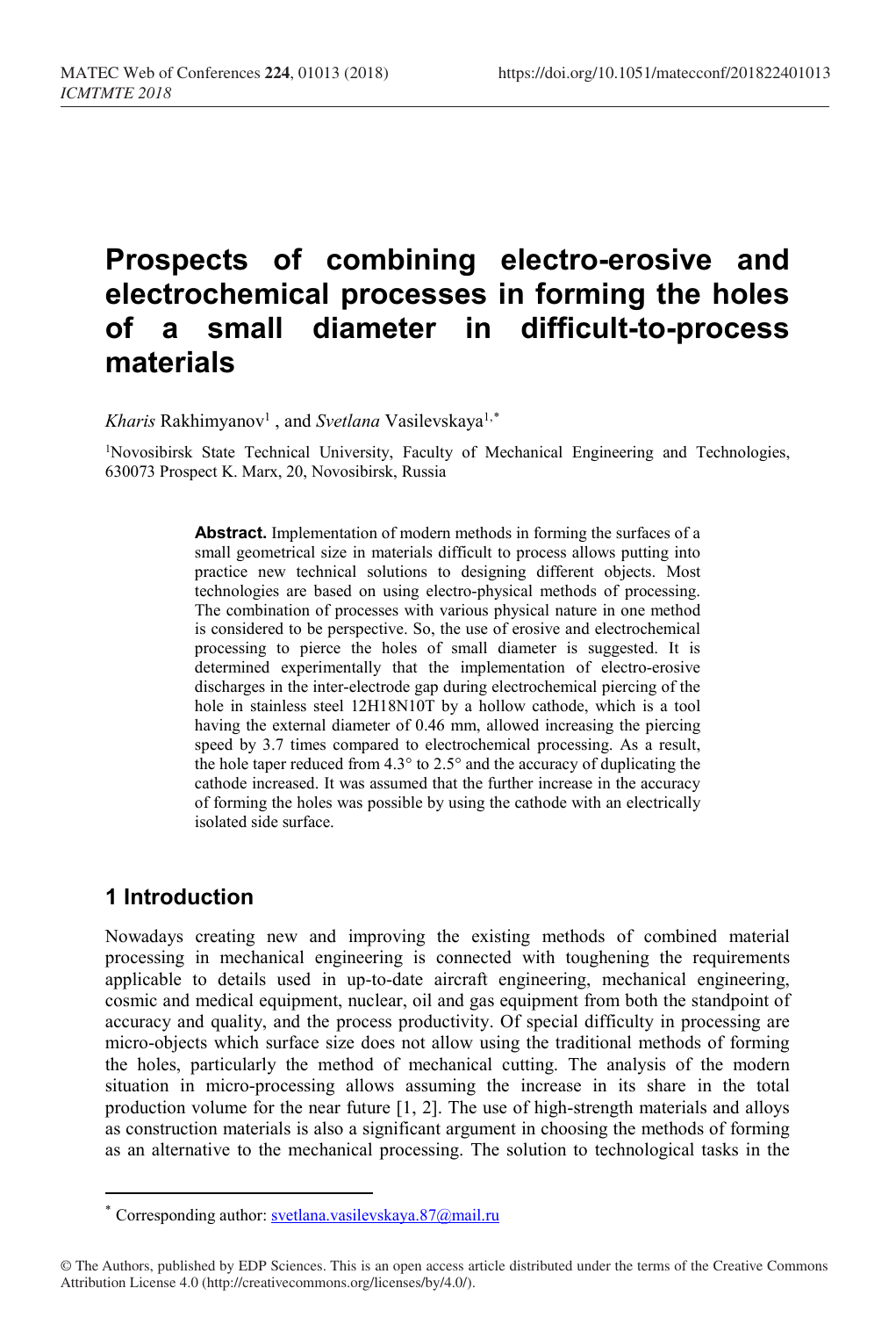micro-processing of details made of hard-to-machine materials is aimed at using the methods of hole forming based on electro-physical processes. Nowadays to solve such problems, electro-erosive [3], electrochemical [4], laser [5] and plasma [6] processing methods as well as their combinations are more and more applied in technological processes. A combined method of erosive-electrochemical processing is used rather effectively in forming the holes in hard-to-machine materials. It is more perspective in comparison with the traditionally used erosive and electrochemical piercing. The possibility of combining these processes in one method is explained by favorable conditions to implement them in the inter-electrode gap. The authors in Paper [8] claim that the description of electrolysis and the electrical discharge in the electrolyte is possible by using the uniform standpoints based on generalized physical and chemical statements. So, a multi-phase system "metal – plasma – gas – electrolyte" is formed in using a large amount of energy in the inter-electrode gap near the electrode, in which energy carriers are both ions and electrons. It determines the destruction of the processed material as a combined action of anode dissolution and the electric discharge.

 The effect of combining electro-erosive and electrochemical processes should not be considered as summing up the results of their action. It is necessary to take into account the synergetic effect during processing. Despite the difficulty of processes taking place in the inter-electrode gap, the following mechanism of their action can be assumed. So, the electrolysis at a voltage applied to the inter-electrode gap and necessary for the anode dissolution is accompanied by gas emission at the electrodes, forming the gas-liquid layers near them. It results in boiling the electrolyte and forming the vapor phase. All this contributes to appearing the electrical discharge processes in the current-conducting environment at an applied impulse voltage. The action of electric discharges in the interelectrode gap, in its turn, influences electrochemical processes. Electric discharges in the liquid contribute to the depassivation of the anode surface due to appearing hydrodynamic processes in the diffusion limitations of the electrochemical dissolution speed. The action of hydrodynamic processes in the electrolyte speeds up the extrication of the destruction products of the processed material from the processing zone and provides the influx of new portions of solution anions to the anode surface. In addition to speeding up the depassivation processes, the presence of heat effects because of the electric discharge action leads to increasing the electric conductivity in local electrolyte volumes, thus raising the speed of electrochemical reactions. Mutual influence of electro-erosive and electrochemical processes on one another determines the synergetic effect in the combined processing.

 Significant results on implementing the erosive-electrochemical processing were achieved in practice [9]. To implement the combined method, several electrochemical copying piercing machines were modernized at the enterprises of the aircraft industry in order to process the combustion chamber details, to pierce lubricant holes in bearing rings, to perforate thin-walled and some other parts. The erosive-electrochemical processing was used most effectively in piercing the holes, providing the productivity increase by 5 - 10 times compared to the traditionally used electrochemical processing [10].

 Despite the obtained results, the perspective of using the combined processing to pierce the holes of a small diameter (less than 1 mm) has not been studied yet. Paper [11] shows that there appear limitations of the mode parameters in implementing the process of electrochemical forming of holes in this size range. The less the diameter of the processed hole is, the more significant these limitations are.

Paper [12] describes the experimental installation for the erosive-electrochemical hole piercing by the immovable cathode. Investigations show that the implementation of electroerosive discharges during the electrochemical dissolving increased the processing productivity by more than 10 times, when the immovable cathode for the hole piercing in copper was used.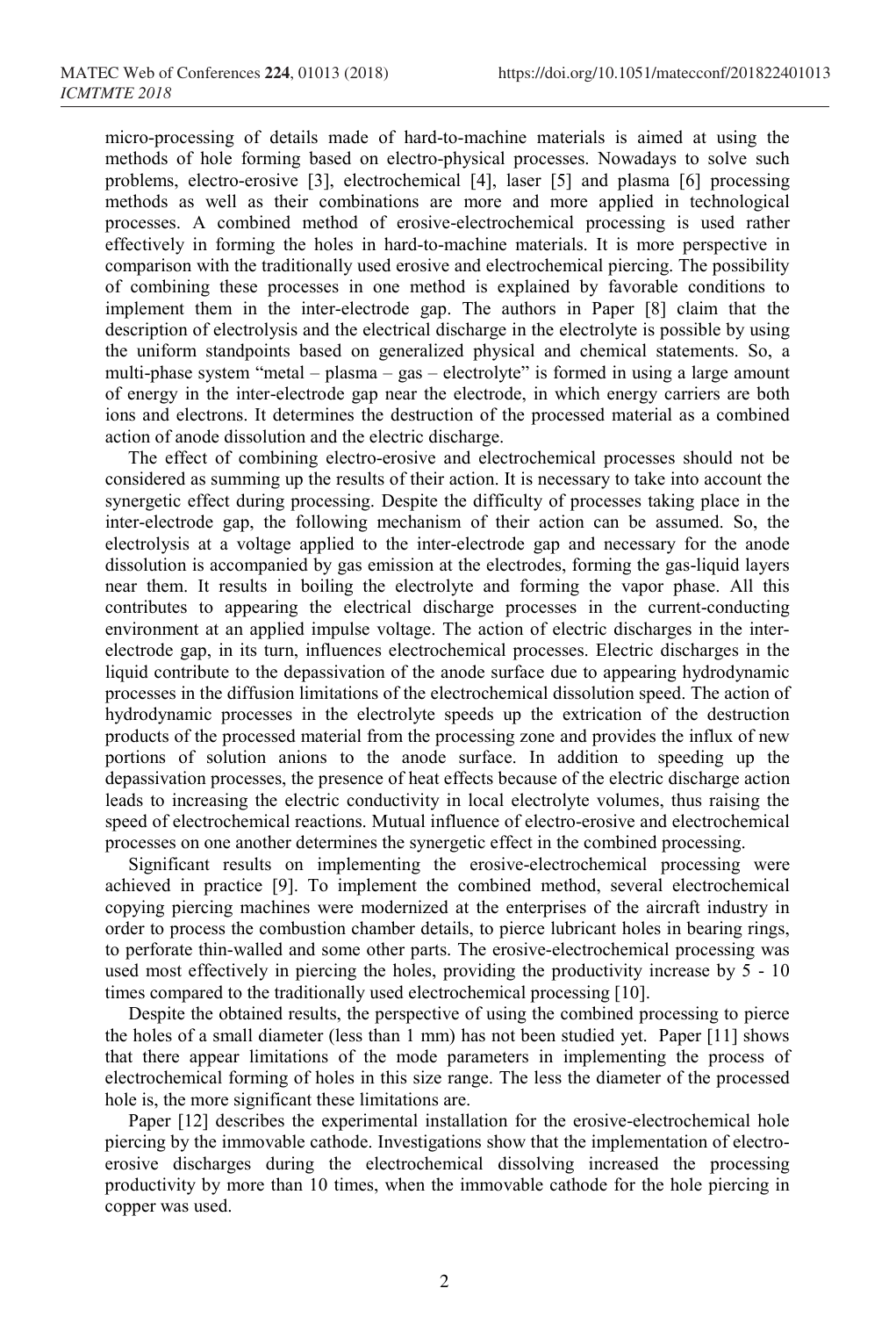The paper under consideration is devoted to assessing the perspectives of using erosiveelectrochemical processing to form the holes of small diameter in stainless steel 12H18N10T by applying the linear motion of electrodes.

#### **2 Methods of experimental investigations**

Stainless steel 12H18N10T was used as a sample material for hole piercing. The scheme and physical configuration of the experimental installation for the erosive-electrochemical hole piercing are shown in Figure 1.



**Fig. 1.** Scheme (a) and physical configuration (b) of the experimental installation for the erosiveelectrochemical piercing of holes

Forming the holes in the sample (anode 1) is accomplished by the tool (cathode 2) in the electrochemical unit (3). The tool is a hollow rod in which the ratio between the internal and external diameter is 0.26/0.46 mm. The delivery of the electrolyte in the processing zone is accomplished from spherical cylinders 4 under pressure produced by compressor 5. To pierce holes at the relative movement of electrodes, a system of sample displacements is provided as a feeding unit (6), an electric motor (7), a control unit (8). A special source of forming impulses 9 is designed. Its electrical scheme is described in detail in Paper [12]. To combine electro-erosive and electrochemical methods in one processing, a possibility of connecting the source of direct current 10 is provided. Registering the process parameters is done by such devices as an oscillograph 11 and an milliamperemeter 12.

 The solution of sodium nitrate out of the electrolytes as water solutions of neutral salts traditionally applied during the electro-chemical processing was chosen for the investigation. The choice of the electrolyte concentration  $5\%$  NaNO<sub>3</sub> for the mode parameters such as the technological voltage  $-10$  V, the electrolyte pressure  $-0.8$  MPa was made according to the recommendations presented in Paper [14]. The recommendations were based on the theoretical analysis of hydrodynamic processes, imposing the restrictions on the mode parameters of the electrochemical piecing of holes with a small diameter. The parameters of high-voltage impulses with an amplitude of 300 V, duration of 4 μc, repetition cycle of 27.5 μc providing the electro-erosive component during the combined processing are adopted according to the investigation results of Paper [12].

## **3 Results and discussion**

The value of feed (S) in the electrochemical piercing was based on the statement that the processing was accompanied by the self-adjustment of the current density in the interelectrode gap when the speed of the anode dissolution of the processed material became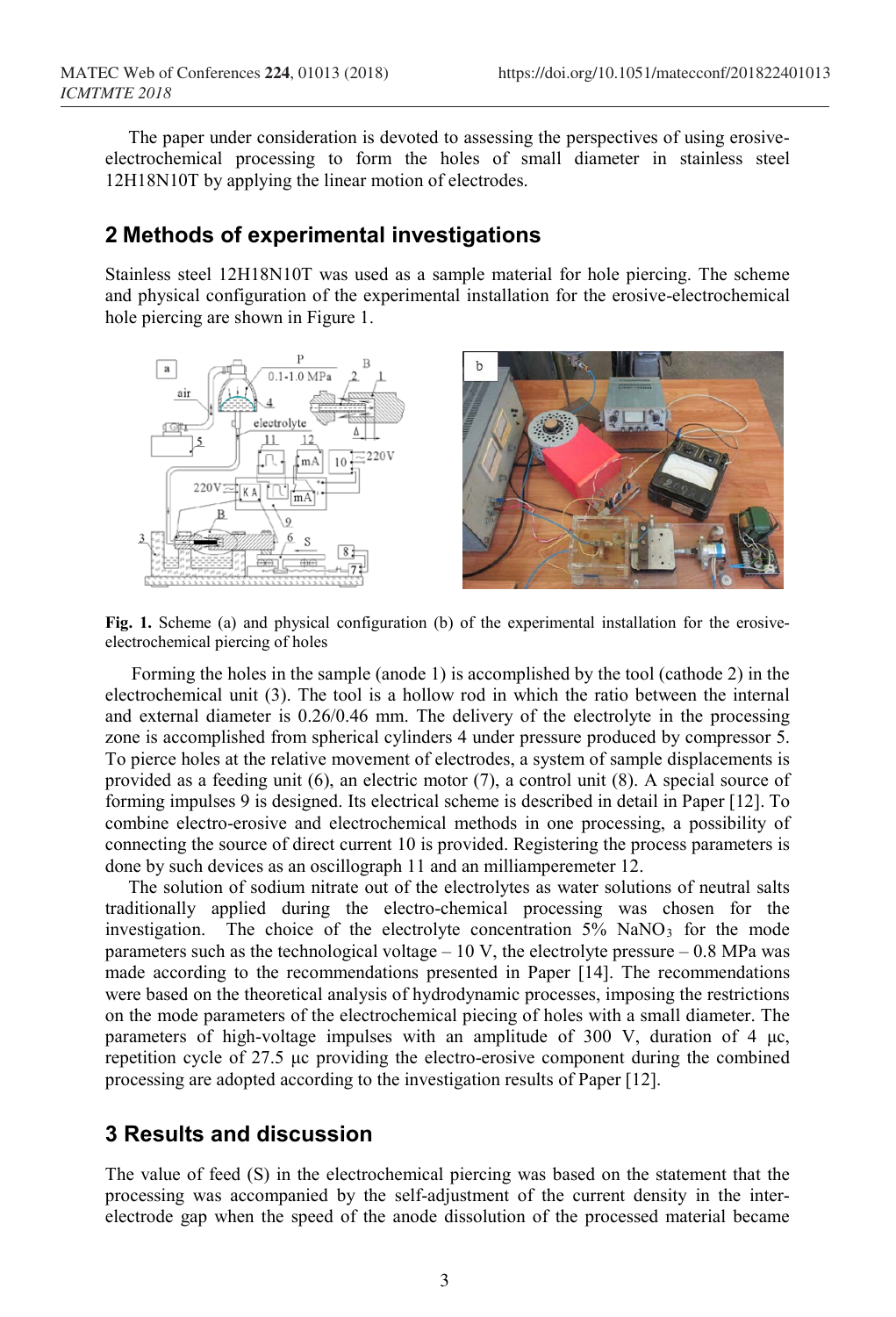equal to the feed of the relative electrode displacement. Figure 2 presents the graphical dependence of the ratio between the speed of the anode dissolution feed and the value of the inter-electrode gap for the chosen conditions of the electrochemical processing, which can be presented in the following way [15]:

$$
V = \frac{k \times \chi \times U \times \eta}{\Delta \times \gamma \times 60} , \quad \text{[cm/min]}
$$

where

 $k$  - electrochemical element of the processed material  $g/A x h$ ;

 $\chi$  - electric conductivity of the electrolyte om<sup>-1</sup> x cm<sup>-1</sup>;

*U* - voltage of the source of technological current, V;

 $\eta$  - emission of the processed metal depending on the current;

Δ - inter-electrode side gap, cm;

 $\gamma$  - specific weight of the processed material, g/cm<sup>3</sup>.



**Fig. 2.** Ratio between the feed and the inter-electrode gap in the electrochemical processing of stainless steel 12H18N10T in 5% NaNO<sub>3</sub> at  $U = 10$  V

 The choice of the feed (S), which is equal to 0.6 mm/min, provides a high level of the localization of the anode dissolution process. In this case, the estimated value of the interelectrode gap will be equal to 0.053 mm due to the process of self-adjustment.

 Figure 3 presents the photo of the hole cross section formed by the electrochemical piercing in stainless steel 12H18N10T at the continuous electrode feeding.

When the feed  $(S)$  was equal to 0.6 mm/min and the processing time  $(t)$  - 10 min, the depth of the hole piercing was 5.94 mm. The correlation of the parameters indicated allows stating that the localization of the electrochemical processing was provided in the interelectrode gap equal to 0.06 mm.

Experimental results confirm the correctness of theoretical calculations to estimate the electrochemical processing parameters in setting the mode parameters, particularly the feed of the relative electrode displacement.

The formation of a certain taper  $(4.3^{\circ})$  during the electrochemical piercing should be noted. It is explained by the fact that the cathode with the electrically non-insulated side surface was used during the processing. It led to the additional electrochemical etching of the hole throughout the whole period of processing.

 The decrease in the hole taper is possible by increasing the speed of the relative displacement of electrodes and reducing the time of the anode solution along the side gap. This is provided by the further localization of the process when the anode dissolution is accomplished in a smaller inter-electrode gap at a higher feed.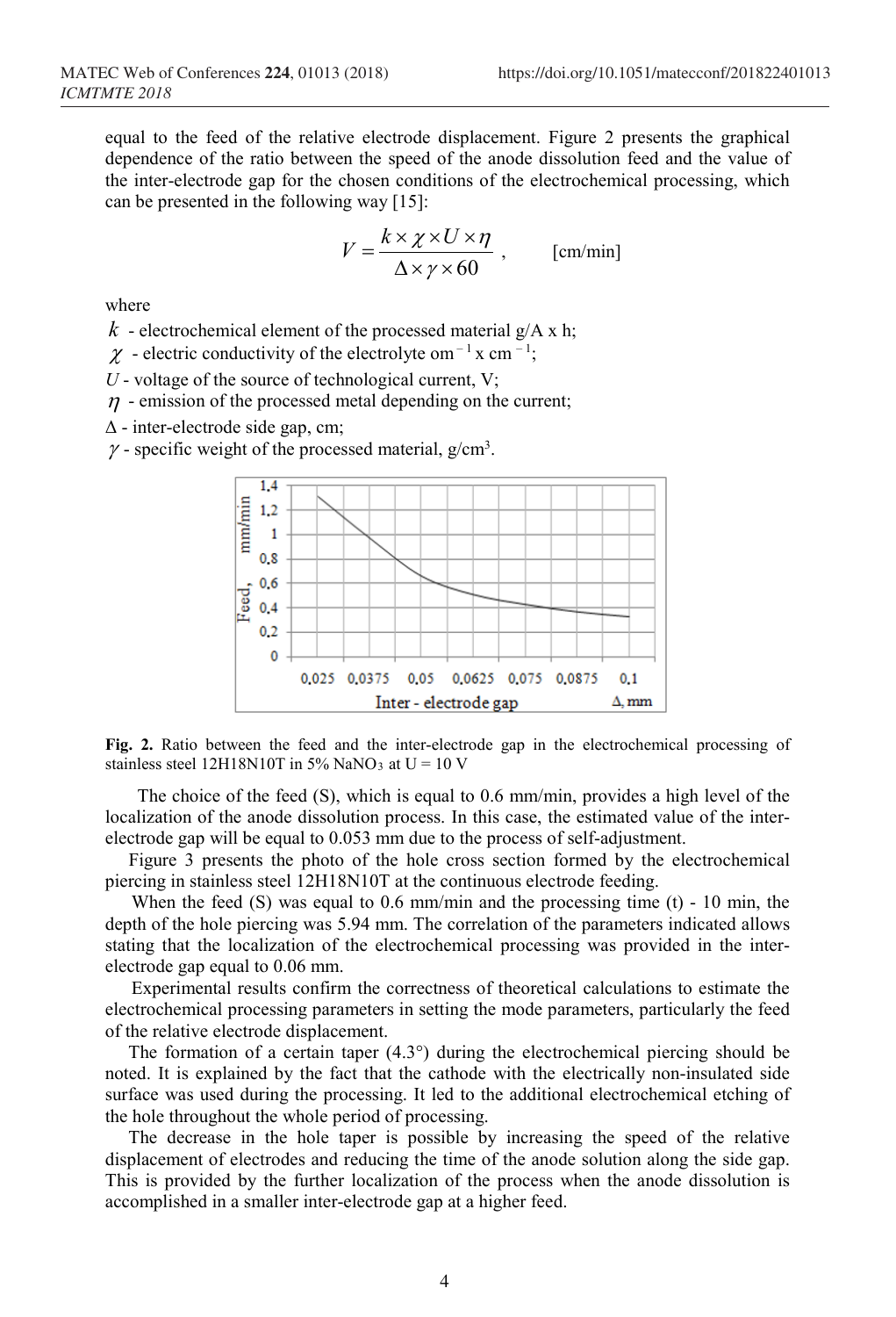It is possible to increase the piercing accuracy by increasing the speed of the relative displacement of electrodes, implementing additional mechanisms of the removal of the processed material. It is provided by combining the electro-erosive and electrochemical processes in the inter-electrode gap.

 Figure 4 represents the photo of the hole cross section formed in stainless steel 12H18N10T by using the erosive-electrochemical piercing.

In addition to increasing the process productivity by 3.7 times during the combined processing compared to the electrochemical piercing, the reduction in the hole taper up to  $2.5^\circ$  is achieved. If the hole etching up to 1.13 mm at the entrance took place during the electrochemical piercing by the cathode with an external diameter of 0.46 mm, the combination of the electro-erosive processes of the anode dissolution provided the formation of the hole with a diameter at the entrance equal to 0.8 mm. The increase in the accuracy of reproducing the diameter of the cathode in the hole is explained by restricting the etching time of the material along the hole side surface at a greater value of the feed.

 The further increase in the processing accuracy, the decrease in the taper and the maximum approach of the hole diameter to the cathode diameter is possible by applying an electrically isolated thin coating on the side surface of the tool.





**Fig. 3.** Photo of the hole cross section formed by the electrochemical piercing in stainless steel 12H18N10T by a hollow cathode in 5% NaNO3 at  $U = 10 V$ ; S = 0.6 mm/min; P = 0.8 MPa

**Fig. 4.** Photo of the hole cross section formed during the erosive-electrochemical piercing in stainless steel 12X18H10T by a hollow cathode in 5% NaNO<sub>3</sub> at U = 10 V; S = 2.2 mm/min; P = 0.8 MPa; U = 300 V;  $\tau$  = 4 μc; T = 27.5 μc

### **4 Conclusions**

It is shown experimentally that the implementation of electro-erosive discharges in the inter-electrode gap during the electrochemical hole piercing in stainless steel 12H18N10T increases the processing speed by 3.7 times. In this case the taper reduces from  $4.3^{\circ}$  to  $2.5^{\circ}$ during the electrochemical hole forming. The possibility of implementing the erosiveelectrochemical processing at increased piercing rates provides the reduction in the etching of the processed material along the side surface. As a result, the accuracy of reproducing the cathode geometry in the processed hole increases.

#### **References**

1. Т. Masuzawa, *Micro – EDM*, Proc. Intern. Symp., Electrical Mach, Bilbao, Spain, (2001)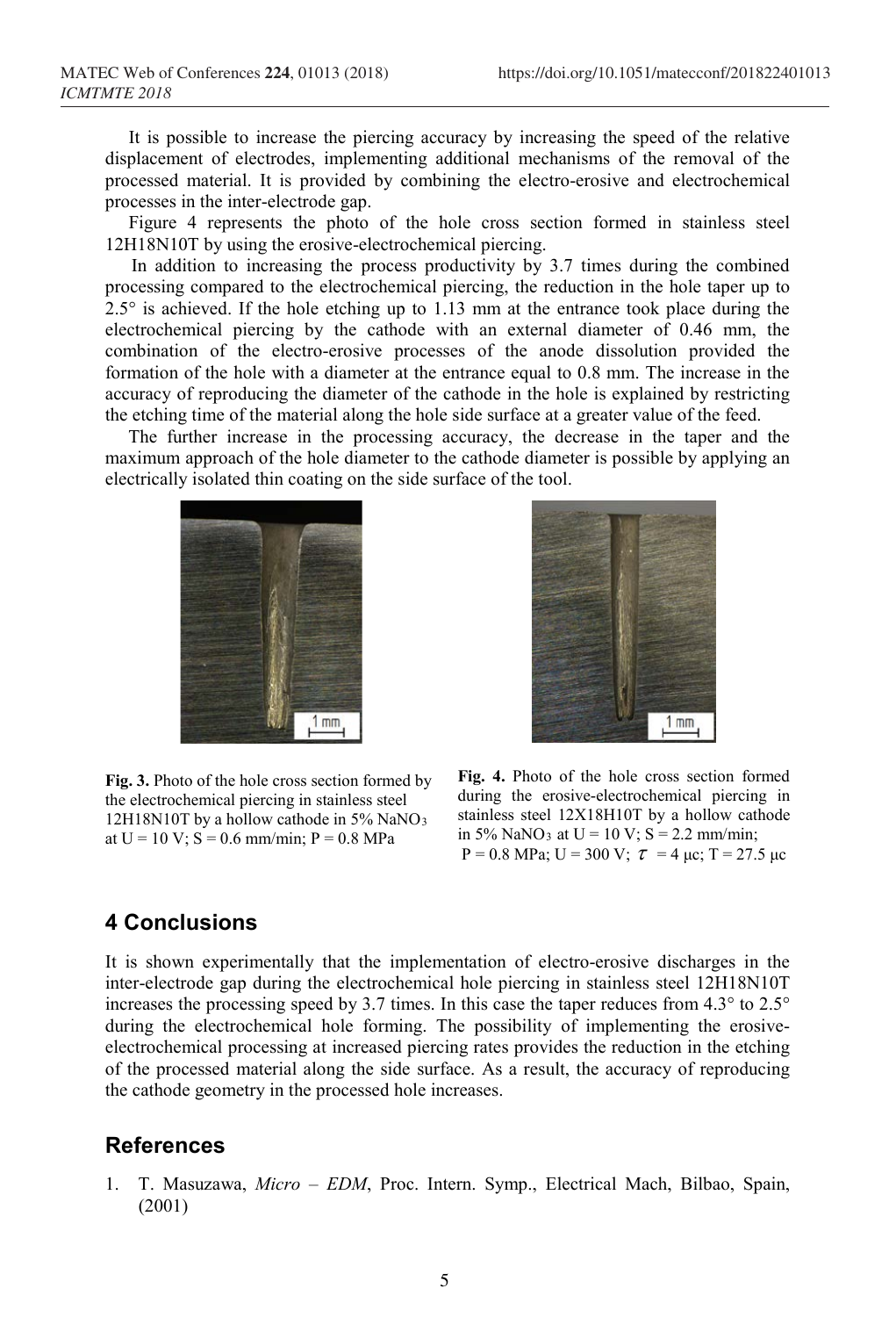- 2. O. Koch, W. Ehrfel, F. Michel, *Recent progress in micro-electro discharge machining* Part 1: Technology, Proc. Intern. Symp., Electrical machining, Bilbao, Spain, PP. 117  $-127(2001)$
- 3. B.N. Zolotykh, *Modern physical Theory of Metals Electric Erosion as the Basis for the Deve-lopment of New Trends in EDM*, Proc. Intern. Symp. Electromach, (ISEM-XI) Switzerland, Lausanne, РР. 114 – 116 (1995)
- 4. Kh.M. Rakhimyanov, B.A. Krasilnikov, V.V. Yanpolskii, D.B. Krasil'nikov, *Elektrokhimicheskaya obrabotka bezvol'framovykh tverdykh splavov [Electrochemical processing of tungsten carbide],* Obrabotka metallov (tekhnologiya, oborudovanie, instrumenty) – Metal Working and Material Science, no. **3 (48)**, РР. 3–7 (2010), (In Russian)
- 5. A.G. Grigor'iants, A.A. Sokolov, *Lazernaia rezka* metallov *[Laser cutting of metals],* Moscow, Vysshaia shkola Publ, 127 (1988)
- 6. Kh.M. Rakhimyanov, A.A. Loktionov, *Tochnost' formoobrazovaniya pri tonkostruinoi plazmennoi rezke metallicheskikh materialov i puti ee povysheniya [Shaping accuracy at high-precision plasma arc cutting metal and the way of its increase]*, Obrabotka metallov (tekhnologiya, oborudovanie, instrumenty) – Metal Working and Material Science, no. **4 (45)**, РР. 31–32 (2009), (In Russian)
- 7. Kh.M. Rakhimyanov, A.I. Zhuravlev, N.P. Gaar, *Ustanovka dlja issledovanija jelektrohimicheskih processov v uslovijah lazernoj aktivacii processa jelektrohimicheskoj razmernoj obrabotki [Installation for electrochemical processes investigation when laser activation of electrochemical dimensional processing occurs],* Nauchnyj vestnik Novosibirskogo gosudarstvennogo tehnicheskogo universiteta – Science bulletin of NSTU, no. **2**, РР. 135 – 144 (2010), (In Russian)
- 8. B.R. Lazarenko, N.I. Lazarenko, *Prohozhdenie jelektricheskogo toka cherez jelektrolity [The passage of electric current through the electrolyte],* Jelektronnaja obrabotka materialov – elektronnaya obrabotka materialov, no. **1**, РР. 5 – 9 (1978)
- 9. K.V.Takuntsev, A.N. Zaitsev, *Jelektrojerozionno – jelektrohimicheskaja obrabotka: sovremennoe sostojanie, problemy, perspektivy [Electroerosion-electrochemical treatment: current state, problems, prospects],* Perspektivnye tehnologii fiziko – himicheskoj razmernoj obrabotki i formirovanija jekspluatacionnyh svojstv metallov i splavov [Perspektivnye tehnologii fiziko – himicheskoj razmernoj jekspluatacionnyh formirovanija i obrabotki metallov i splavov svojstv], Ufa, РР. 9 – 13 (2001)
- 10. B.P. Saushkin, *Electrical discharg in liquid and gas medium is the base of a new generation of methods and technologies in machine – building production***,**  Jelektronnaja obrabotka materialov – elektronnaya obrabotka materialov, no. **1**, РР. 4 – 17 (2004)
- 11. Kh.M Rakhimyanov, S.I. Vasilevskaya, *Ocenka gidrodinamicheskih processov pri jelektrohimicheskoj proshivke otverstij malogo diametra [Evaluation of hydrodynamic processes in electrochemical stitching of small-diameter holes],* Trudy Vserossijskoj nauchno - tehnicheskoj konferencii [High, critical electro-and nanotechnologies: Proceedings of the all-Russian scientific-technical conference], Tula, December 19, РР. 62 – 74 (2017), (In Russian)
- 12. Kh.M. Rakhimyanov, I.A. Leontyev, S.I. Vasilevskaya, *Tehnologicheskie perspektivy kombinirovanija jelektrojerozionnyh i jelektrohimicheskih processov v obrabotke otverstij malogo diametra [Technological prospects of the combined electroerosion and electrochemical processes in the machining of small-diameter holes],* Naukoemkie tehnologii v mashinostroenii – Science intensive technologies in mechanical engineering, no. **10 (64)**, РР. 7–13 (2016), (In Russian)